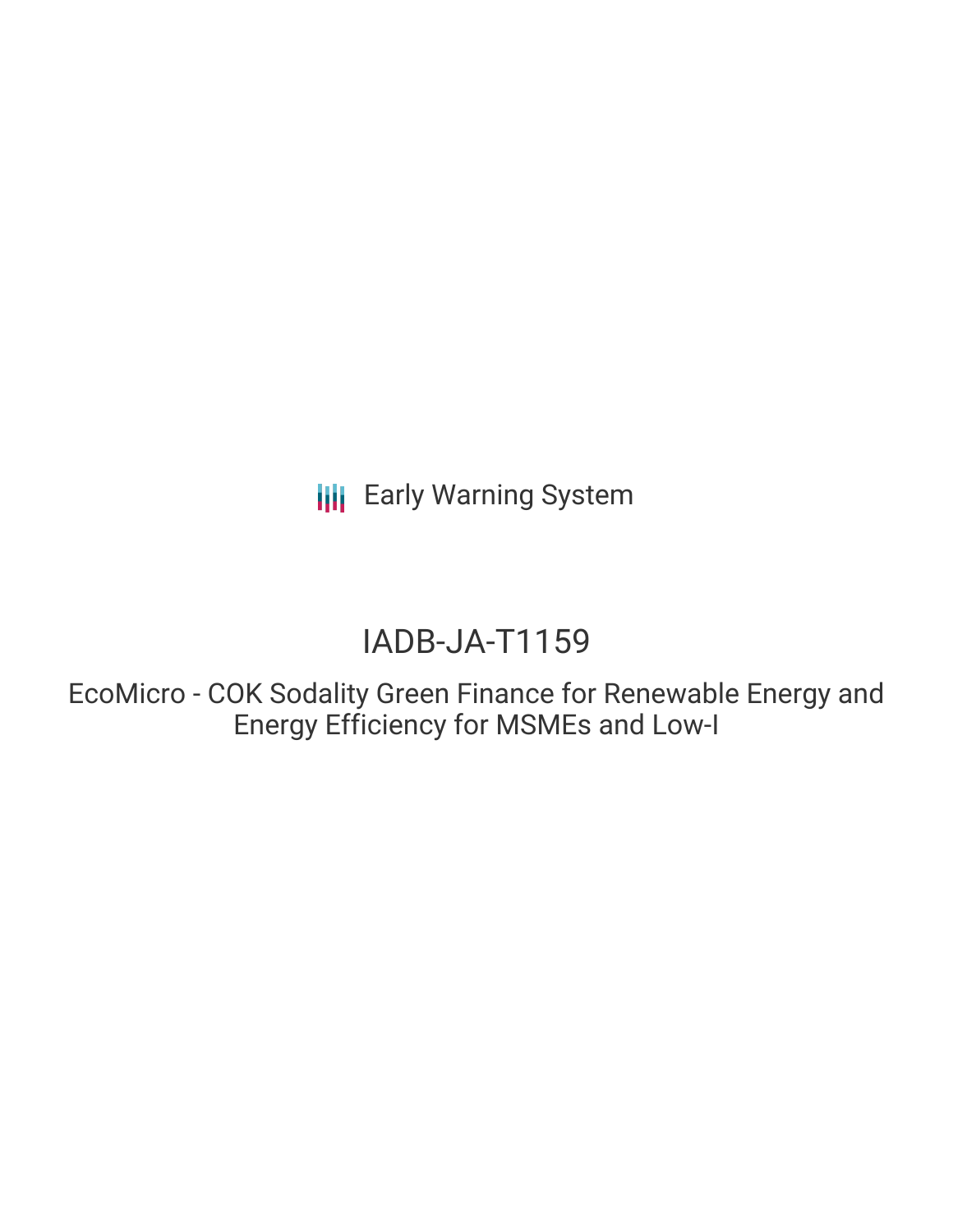

#### **Quick Facts**

| <b>Countries</b>               | Jamaica                                |
|--------------------------------|----------------------------------------|
| <b>Financial Institutions</b>  | Inter-American Development Bank (IADB) |
| <b>Status</b>                  | Approved                               |
| <b>Bank Risk Rating</b>        | C                                      |
| <b>Voting Date</b>             | 2018-09-19                             |
| <b>Borrower</b>                | Government of Jamaica                  |
| <b>Sectors</b>                 | Energy                                 |
| <b>Investment Type(s)</b>      | Grant                                  |
| <b>Investment Amount (USD)</b> | $$0.35$ million                        |
| <b>Grant Amount (USD)</b>      | $$0.35$ million                        |
| <b>Project Cost (USD)</b>      | $$0.50$ million                        |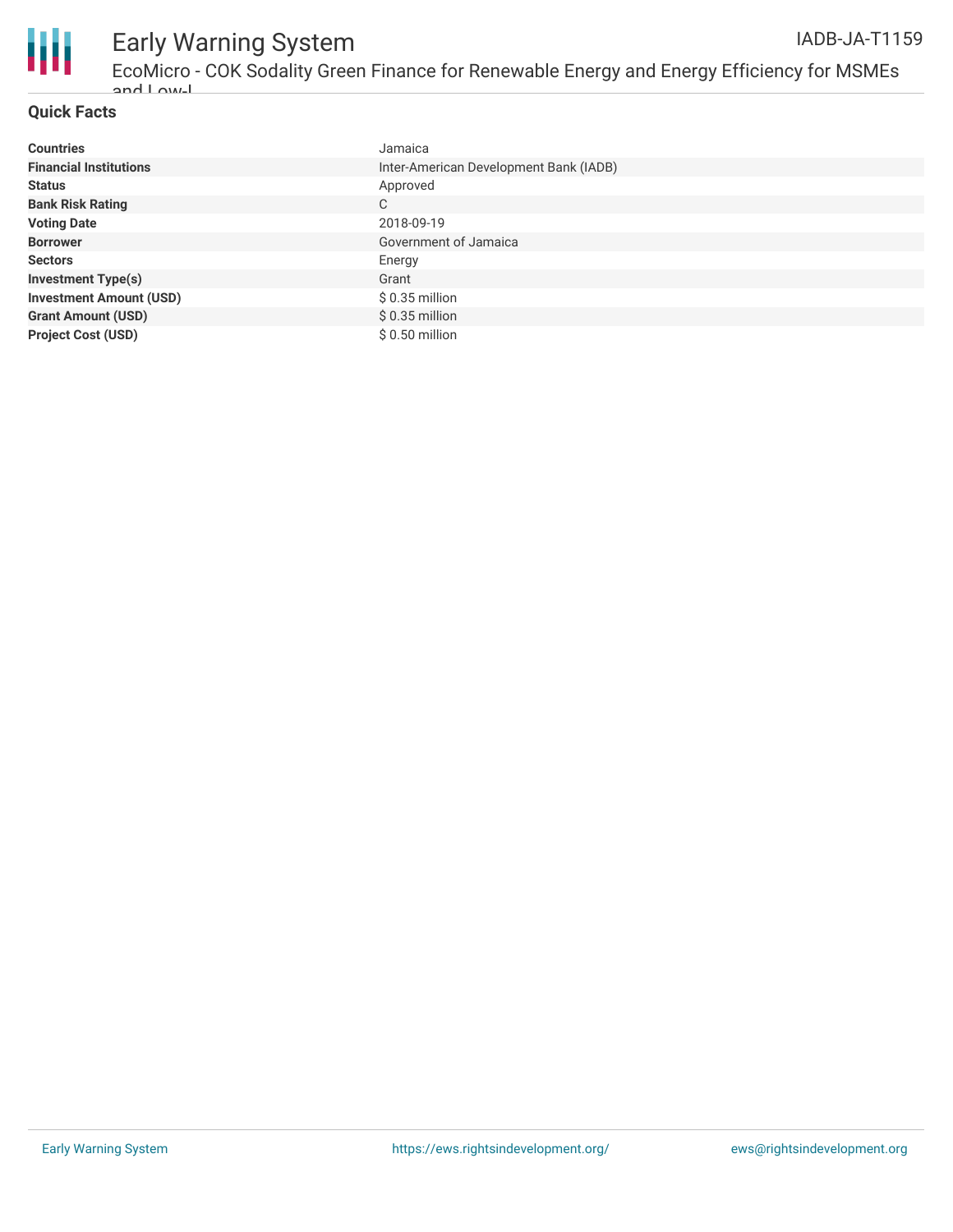

EcoMicro - COK Sodality Green Finance for Renewable Energy and Energy Efficiency for MSMEs and Low-I

#### **Project Description**

To foster the RE/EE ecosystem through green finance for MSMEs to facilitate acquisition of mitigation technologies and for MSMEs to become RE/EE technology suppliers.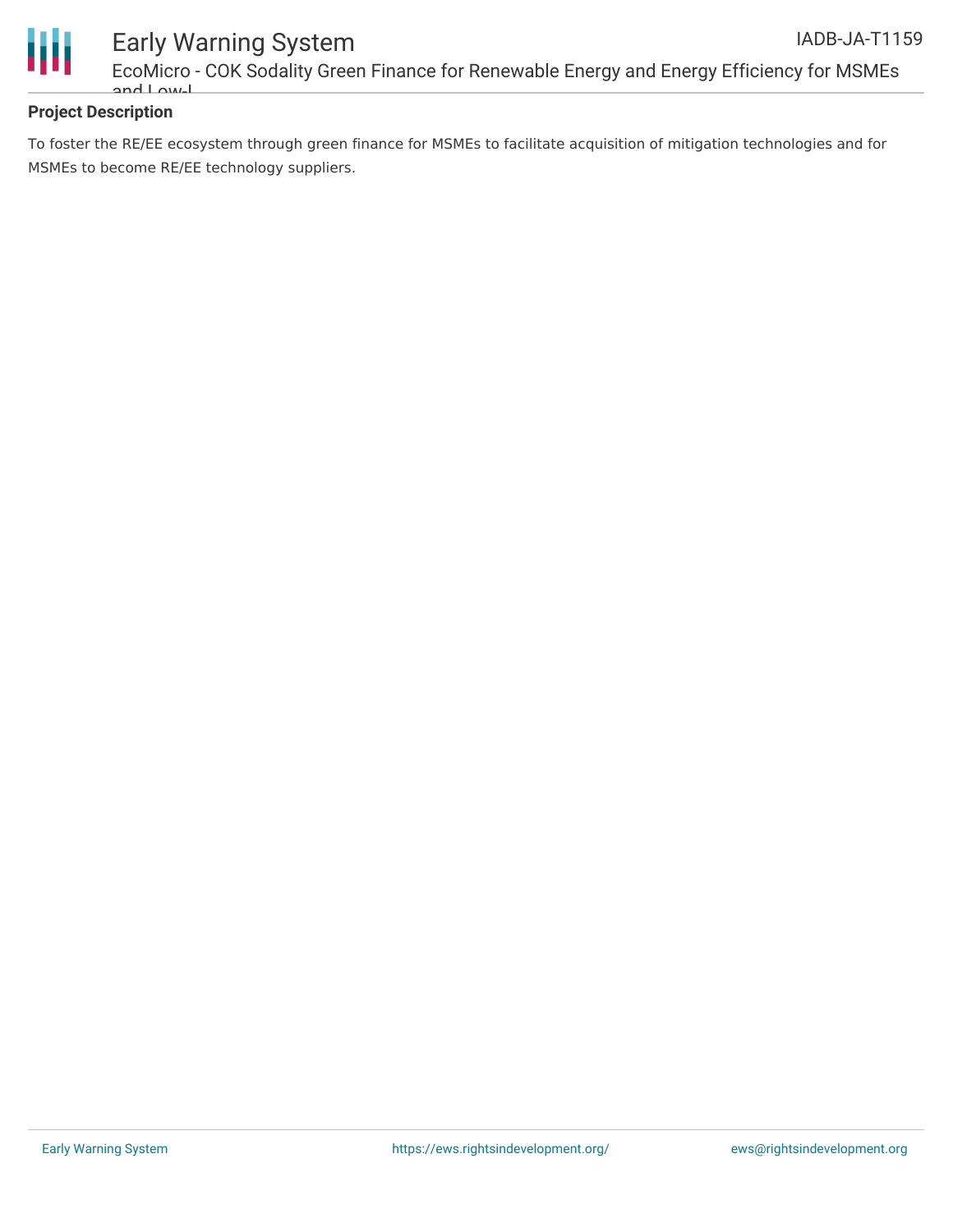

#### **Investment Description**

• Inter-American Development Bank (IADB)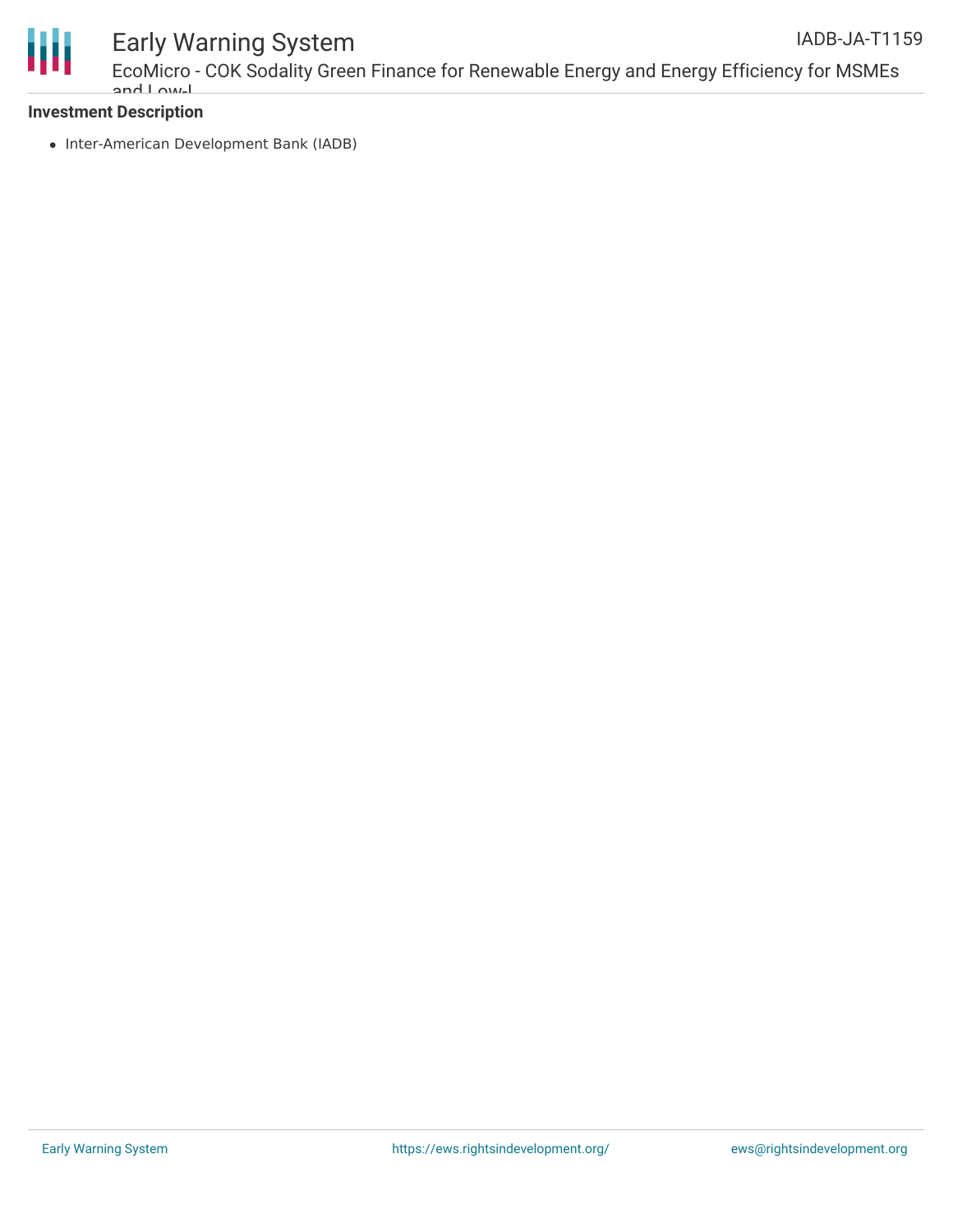

### **Contact Information**

### ACCOUNTABILITY MECHANISM OF IADB

The Independent Consultation and Investigation Mechanism (MICI) is the independent complaint mechanism and fact-finding body for people who have been or are likely to be adversely affected by an Inter-American Development Bank (IDB) or Inter-American Investment Corporation (IIC)-funded project. If you submit a complaint to MICI, they may assist you in addressing the problems you raised through a dispute-resolution process with those implementing the project and/or through an investigation to assess whether the IDB or IIC is following its own policies for preventing or mitigating harm to people or the environment. You can submit a complaint by sending an email to MICI@iadb.org. You can learn more about the MICI and how to file a complaint at http://www.iadb.org/en/mici/mici,1752.html (in English) or http://www.iadb.org/es/mici/mici,1752.html (Spanish).